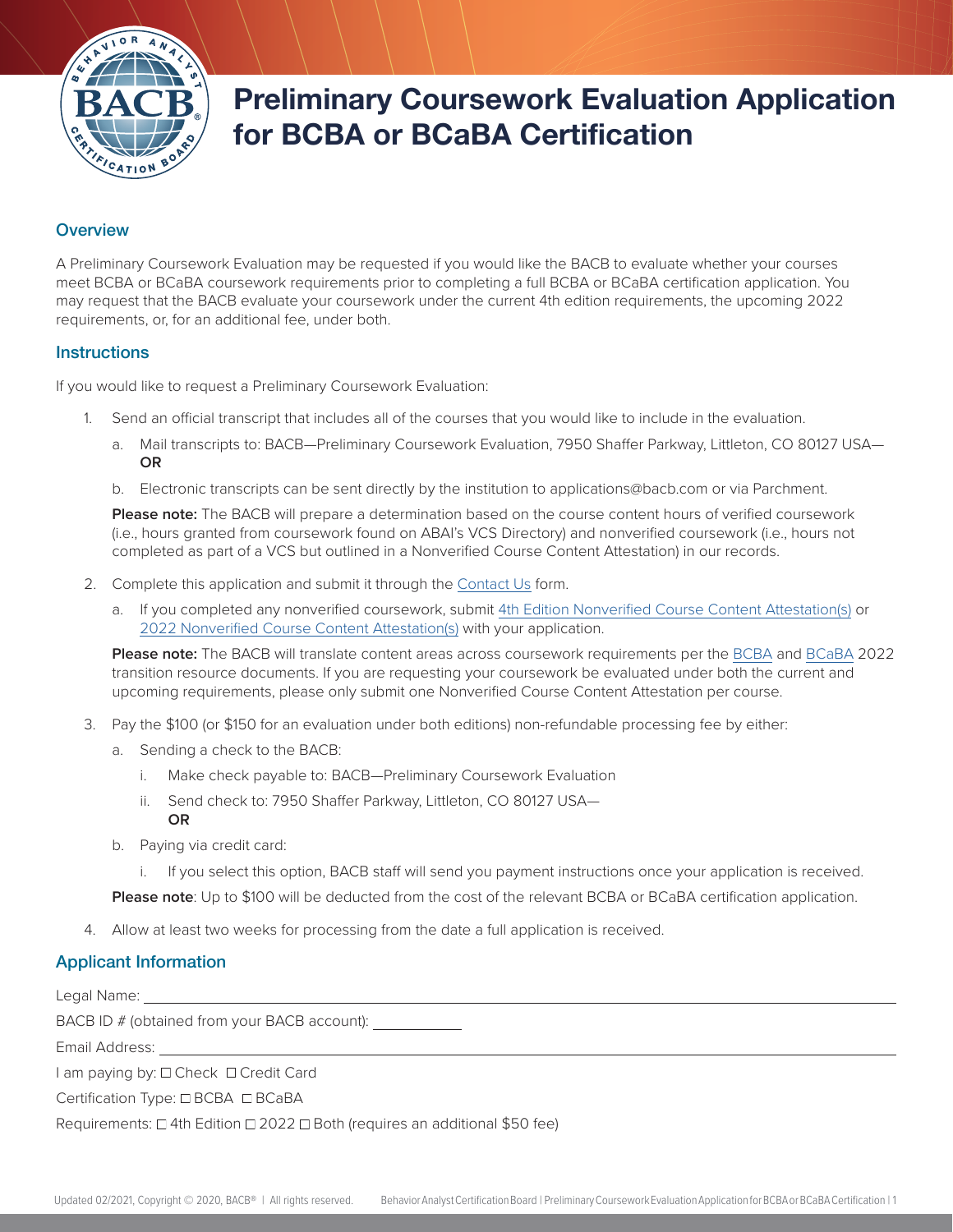## Course Information

| Course Number   Course Name | Semester & Year Taken | Is this course part of a VCS?                                                                                |
|-----------------------------|-----------------------|--------------------------------------------------------------------------------------------------------------|
|                             |                       | $\Box$ Yes $\Box$ No*                                                                                        |
|                             |                       | If yes: VCS #: $\frac{1}{\sqrt{1-\frac{1}{2}}$                                                               |
|                             |                       | $\Box$ Yes $\Box$ No*                                                                                        |
|                             |                       | If yes: VCS #: $\frac{1}{\sqrt{1-\frac{1}{2}}\sqrt{1-\frac{1}{2}}\sqrt{1-\frac{1}{2}}\sqrt{1-\frac{1}{2}}}}$ |
|                             |                       | $\Box$ Yes $\Box$ No*                                                                                        |
|                             |                       | If yes: VCS #: _________                                                                                     |
|                             |                       | $\Box$ Yes $\Box$ No*                                                                                        |
|                             |                       | If yes: VCS #: $\frac{1}{2}$                                                                                 |
|                             |                       | $\Box$ Yes $\Box$ No*                                                                                        |
|                             |                       |                                                                                                              |
|                             |                       | $\Box$ Yes $\Box$ No*                                                                                        |
|                             |                       |                                                                                                              |
|                             |                       | $\Box$ Yes $\Box$ No*                                                                                        |
|                             |                       |                                                                                                              |
|                             |                       | $\Box$ Yes $\Box$ No*                                                                                        |
|                             |                       |                                                                                                              |
|                             |                       | $\Box$ Yes $\Box$ No*                                                                                        |
|                             |                       |                                                                                                              |
|                             |                       | $\Box$ Yes $\Box$ No*                                                                                        |
|                             |                       |                                                                                                              |

I have taken the following courses and plan to use them to meet the coursework requirements:

*\* Any course that is not part of a VCS will need a* [Nonverified Course Content Attestation](https://www.bacb.com/wp-content/Course-Content-Attestation)*. If you are unsure if your courses were a part of a VCS, you can review ABAI's* [VCS Directory](https://www.abainternational.org/vcs/directory.aspx) *or consult with the VCS Coordinator at your academic institution.*

Processing Notes:

- Transcript(s) are needed to confirm the semester and year that your courses were completed.
- Your official transcript(s) must indicate a passing grade.
- Practicum courses that were used toward the [BCaBA](https://www.bacb.com/BCaBA-Handbook#Experience%20Requirements) or [BCBA](https://www.bacb.com/BCBA-Handbook#Experience%20Requirements) experience requirements do **not** also count toward the coursework requirements and should **not** be submitted as part of this application.